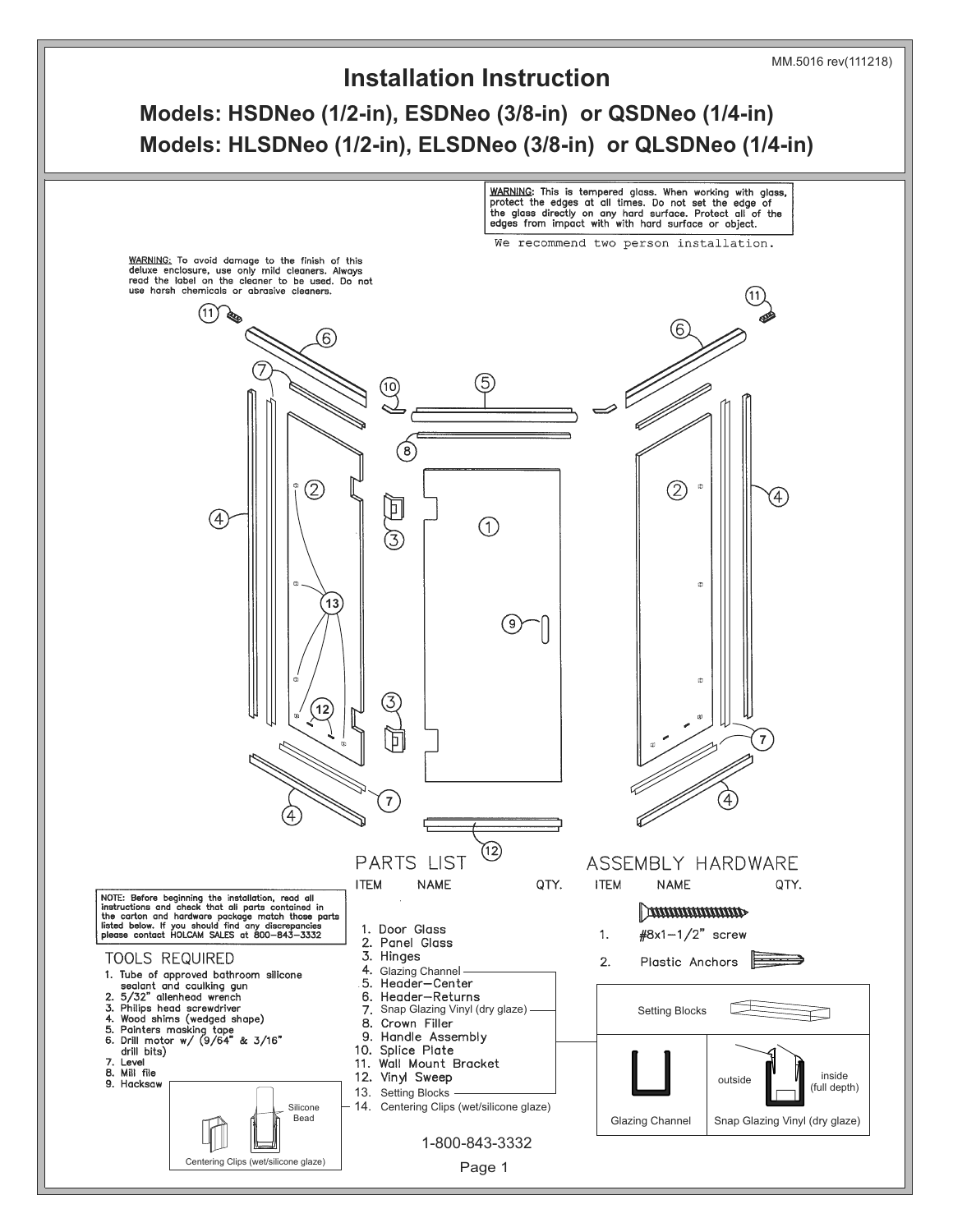**Models: HSDNeo (1/2-in), ESDNeo (3/8-in) or QSDNeo (1/4-in) Models: HLSDNeo (1/2-in), ELSDNeo (3/8-in) or QLSDNeo (1/4-in)**

1. Mark the centerline of sill lightly in pencil.



2. Center the bottom channel over the pencil mark on sill and butted up to the wall. Mark hole locations. Drill 3/16" holes and insert plastic anchors. Secure channel to sill with #8x1-1/2" screws.

3. Center the wall channel above the u-channel on the sill. Plumb and mark the hole locations. Drill 3/16" holes and insert plastic anchors. Secure channel to wall with #8x1-1/2" screws.

4. Place 1/4" setting blocks inside bottom channel. Position the panel glass in the channel. Adjust the height of glass to be 3/8" above the top of wall channel. Adjustments can be made by changing the thickness of the setting blocks in the bottom channel. Check to make sure the panels are plumb. Check to make sure the spacing in-between the panels equals the width of the door glass plus 1/4". Adjust as neccessary.

1-800-843-3332

Page 2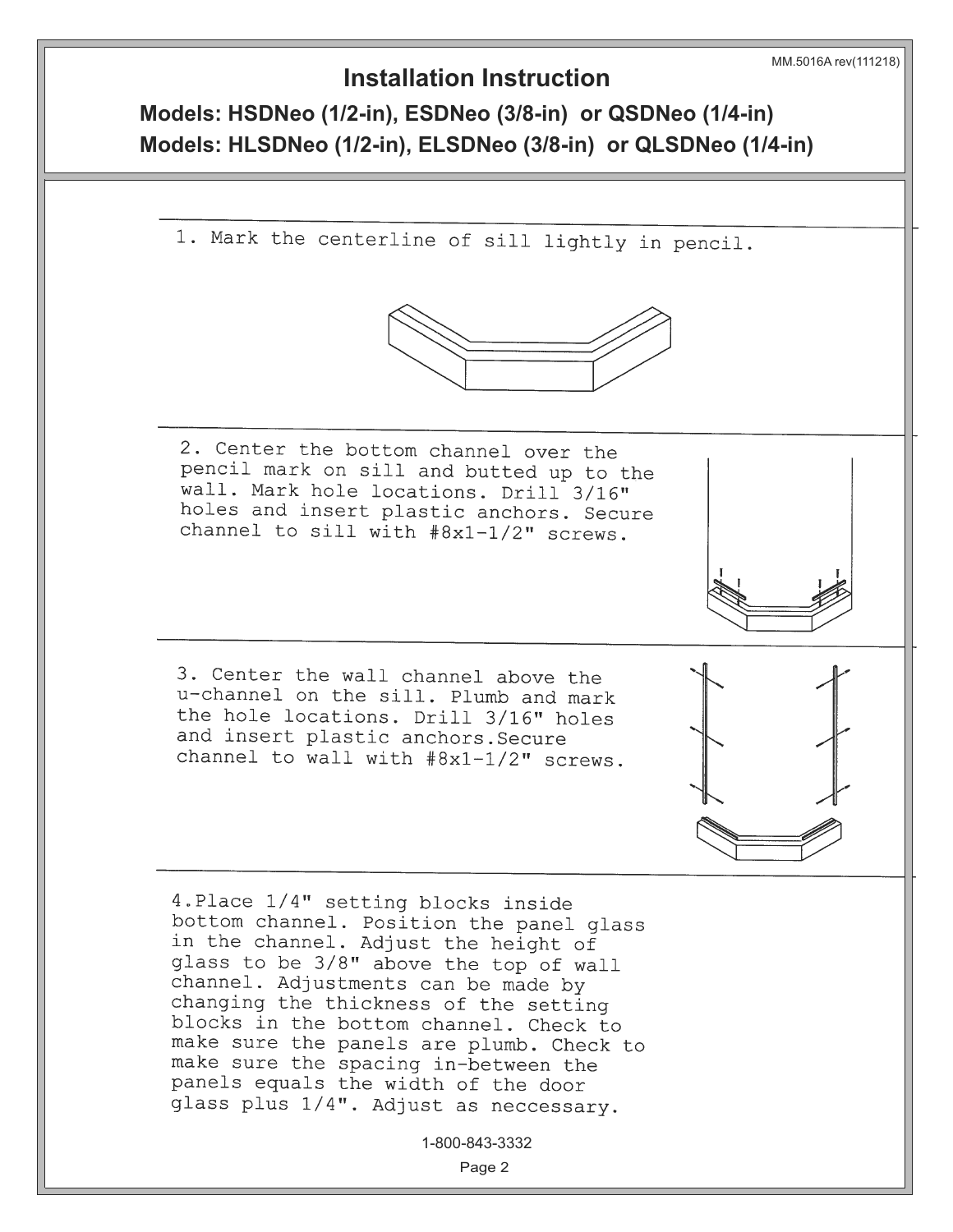**Models: HSDNeo (1/2-in), ESDNeo (3/8-in) or QSDNeo (1/4-in) Models: HLSDNeo (1/2-in), ELSDNeo (3/8-in) or QLSDNeo (1/4-in)**



6. Position brackets at the walls and mark mounting hole locations on the wall. Remove header assembly. Drill a 3/16" hole in wall and insert plastic anchor. Reinstall header assembly and secure at wall with  $#8x1-1/2$ " screws. Use a 5/32" Allenhead wrench to tighten set screws.

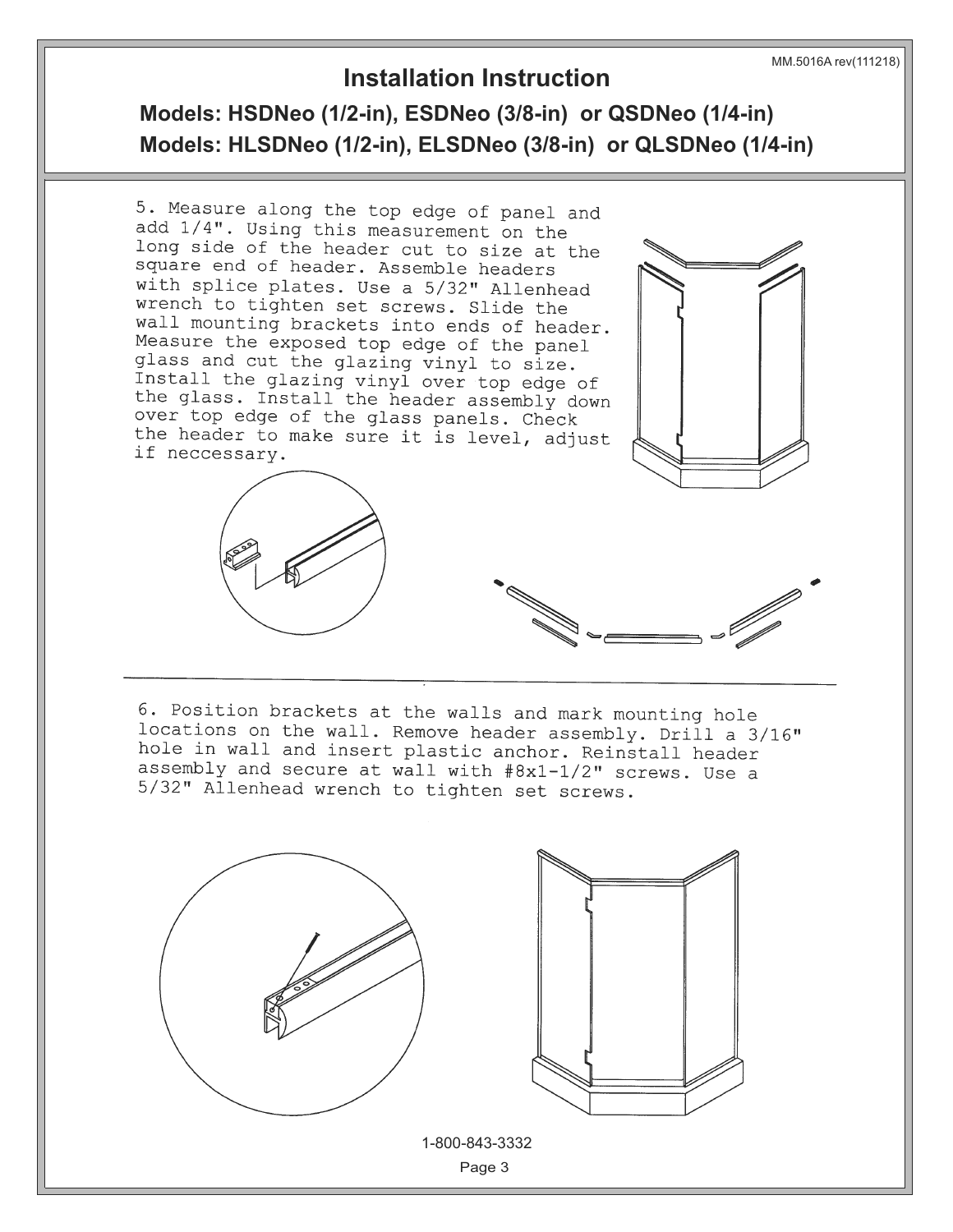#### MM.5016A rev(111218)

### **Installation Instruction**

**Models: HSDNeo (1/2-in), ESDNeo (3/8-in) or QSDNeo (1/4-in) Models: HLSDNeo (1/2-in), ELSDNeo (3/8-in) or QLSDNeo (1/4-in)**

7. Check panels for proper positioning, adjust as neccessary. Panels may be locked in place temporarily by wedging a thin setting block between the glass and the channel. Measure open area between panels at header. Cut crown filler to size and snap into bottom side of header.





8. Place rubber gaskets on hinge as shown. (Use 2 gaskets on each side of hinge for 3/8" glass, one gasket per side for 1/2" glass) Install hinges on panel glass. Plumb hinge to glass and tighten screws in sequence as shown. Repeat the tightening sequence until a good hold is achieved. Place 1/2" shims along sill for door glass to rest on during installation. Place rubber gaskets on hinge and position door glass over hinge. Install rubber gaskets and backing plate with set screws. Plumb door glass and follow the tightening sequence, again repeat tightening sequence to achieve a good hold on glass. Remove shims and check door for proper operation. Adjust as neccessary.



Install hinge onto panel



1-800-843-3332

Page 4